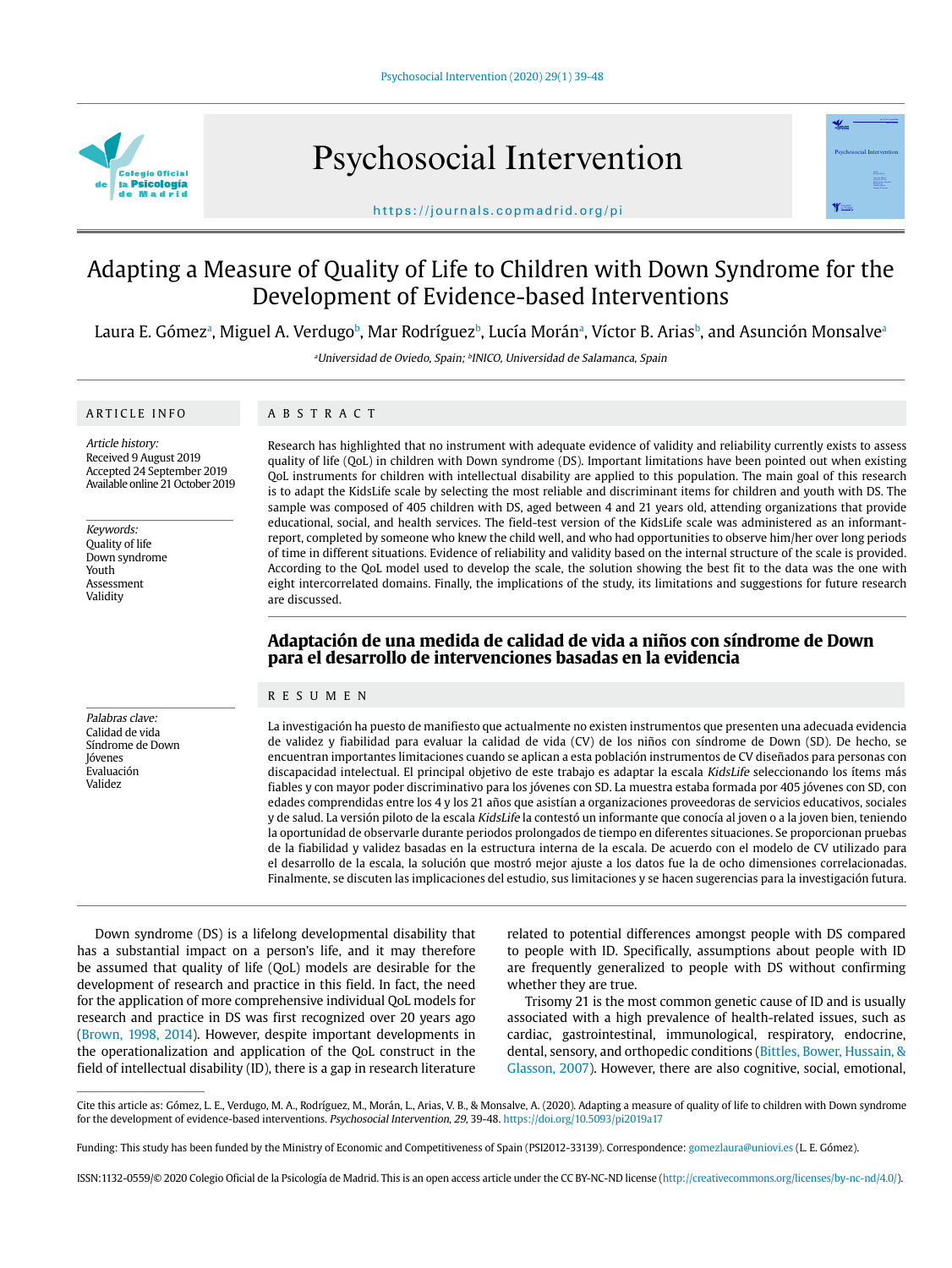behavioral, and contextual aspects specific to people with DS that may impact their QoL. The majority of people with DS have mild to moderate intellectual disability (Acharya, 2011). In fact, a distinctive cognitive phenotype has been identified across people with DS that is characterized by relative weakness in expressive language, syntactics, and verbal working memory (Silverman, 2007), as well as strengths in visual memory, visual-motor integration, and visual imitation (Fidler, 2005). Further, children with DS are usually shown to be more empathic in that they characteristically demonstrate greater prosocial responses and charming personalities such as sending more positive emotional signals like smiling, which could be interpreted as an overuse of their social skills to compensate other areas of needed improvement (Fidler, 2005). People with DS also present fewer emotional and behavioral disorders than other people with ID (Mantry et al., 2008).

In their social lives, people with DS tend to experience challenges related to communication (Leonard, Msall, Bower, Tremont, & Leonard, 2002) and social relationships (Foley et al., 2013) that may affect their QoL. Indeed, the characteristic facial features associated with the DS phenotype make it a visible disability that may impact interpersonal relationships and promote isolation (Betancor, Arino, Rodríguez, & Delgado, 2016). On the other hand, some research has explored the "DS advantage", suggesting that families of children with DS experience less stress and greater rewards in comparison with families with a child with ID from another cause (Hodapp, Ly, Fidler, & Ricci, 2001). Therefore, specific social aspects of the lives of people with DS may also influence their QoL. For example, people with DS show closer sibling (Orsmond & Seltzer, 2007) and parental (Esbensen & Seltzer, 2011) relationships than people with ID; however, people with DS also participate in predominantly solitary and sedentary leisure activities (Oates, Bebbington, Bourke, Girdler, & Leonard, 2011). Given the aforementioned characteristics and support needs specific to people with DS, it is critical to better understand and measure QoL in this population. Most studies have focused on family QoL (Marchal, Maurice-Stam, van Trotsenburg, & Grootenhuis, 2016; Vadakedom et al., 2017) or health-related QoL (Graves et al., 2016) and found significantly poorer scores for youth with DS in comparison with normative data (Haddad, Bourke, Wong, & Leonard, 2018; Jung, Chung, & Lee, 2017; Rofail et al., 2017; Shields et al., 2018; Xanthopoulos et al., 2017). Yet individual QoL is a broader and more comprehensive construct that is not merely reduced to health-related wellness as other important domains and indicators that are relevant for children with DS need to be articulated in order to develop comprehensive interventions (Murphy et al., 2017; Newton, 2018).

Among existing individual QoL frameworks, Schalock and Verdugo's (2002) eight-domain model (composed of eight intercorrelated domains of emotional wellbeing, physical wellbeing, material wellbeing, personal development, rights, self-determination, social inclusion, and interpersonal relationships) is one of the most internationally accepted and used in the ID field (Bowling & Gabriel, 2004; Gómez & Verdugo, 2016; Gómez, Verdugo, & Arias, 2010; Schalock, Verdugo, Gómez, & Reinders, 2016; Van Hecke et al., 2018; Xu, Wang, Xiang, & Hu, 2005). However, research has also highlighted the need for measurement tools of QoL with adequate evidence of validity and reliability for children with DS (Downs et al., 2019; Goodman & Brixner, 2013). To our knowledge, only two individual QoL instruments have shown adequate evidence of content and validity based on their internal structure for use with children and youth with ID. One is the Quality of Life Inventory-Disability (QI-Disability; Downs et al., 2019), a recently published Australian instrument for 6-to-18-year-old children with ID. It comprises 32 items accompanied by a five-point frequency scale that measures six domains (social interaction, positive emotions, physical health, negative emotions, leisure and the outdoors, and independence). The psychometric properties of the QI-Disability questionnaire

were provided through the responses of a total of 253 parents, of whom only 61 (24%) had children with DS. The other instrument is the Spanish KidsLife scale (Gómez, Alcedo et al., 2016). The Spanish KidsLife scale is composed of 96 items with a four-point frequency answer format organized around the eight QoL domains proposed by Schalock and Verdugo. Evidence of content validity regarding the Spanish KidsLife scale's suitability for children with ID and significant support needs were described by Gómez et al. (2014). Namely, the internal structure and reliability of the Spanish KidsLife scale were confirmed on the basis of answers from relatives and staff providing supports to 1,060 children with ID aged between 4 and 21, including only 187 (17.7%) with DS.

Because the Spanish KidsLife scale is the only existing measure of QoL developed in the Spanish context, it is important to note that several limitations were identified during the field-test of the validation process when it was applied to parents of children with DS (Rodríguez, 2018). Specifically, among children with high levels of functioning, some items of the Spanish KidsLife scale led to misunderstandings, inconveniences, or unease (e.g., items related to mobility, pain, or postural comfort), resulting in respondents' refusal to complete the questionnaire. However, when respondents completed such items, their most frequent answers were the most positive option and a ceiling effect (i.e., maximum score indicated resulting in non-discrimination across items) was found across several domains.

Therefore, because existing instruments for people with ID have shown important limitations when used specifically with children and youth with DS, the purpose of the current study is to address this gap in the research literature by utilizing the KidsLife scale as a starting point. Given that the field-test version of the KidsLife scale included 156 items, it was necessary to return to this initial version and increase the sample of children with DS in order to check psychometric properties and select the most appropriate items for this target population. Therefore, the main goal of this study was to select the most reliable and discriminant items for children and youth with DS and to develop the KidsLife-Down, following a similar procedure to that used to develop the KidsLife scale for children and youth with ID and significant support needs (Gómez, Alcedo et al., 2016) and the KidsLife-ASD for those with ID and autism spectrum disorder (Gómez, Morán, Alcedo, Arias, & Verdugo, in press). To that end, proof of reliability and validity based on the internal structure of the new scale will be provided in subsequent sections.

#### **Method**

#### **Participants**

The sample utilized in this study included 405 people. The requirements for participating were: (a) having DS and ID; (b) aged between 4 and 21 years old; and (c) attending organizations that provide educational, social, or health services in Spain. More than half of the sample were male ( $n=238$ , 58.9%). Participant ages ranged between 4 and 21 years old  $(M=12.1, SD=4.7)$ . The mean age across female participants was 11.59 years old  $(SD = 4.50)$  and 12.42 ( $SD = 4.72$ ) across male participants. Most participants had a moderate level of ID (65.6%), with intermittent (41.1%) or extensive (30.4%) support needs according to official records at participating organizations and centers. Several participants presented other associated conditions, such as cardiopathies (17%), language disorders (17%), visual impairments (14%), hearing impairments (10.6%), or West syndrome (10.9%). Almost all participants lived in their family home (99%), and 46.8% attended traditional schools while 45.5% attended special schools and 7.7% were enrolled in both. Most participants (46%) had a severe dependency (level 2) that was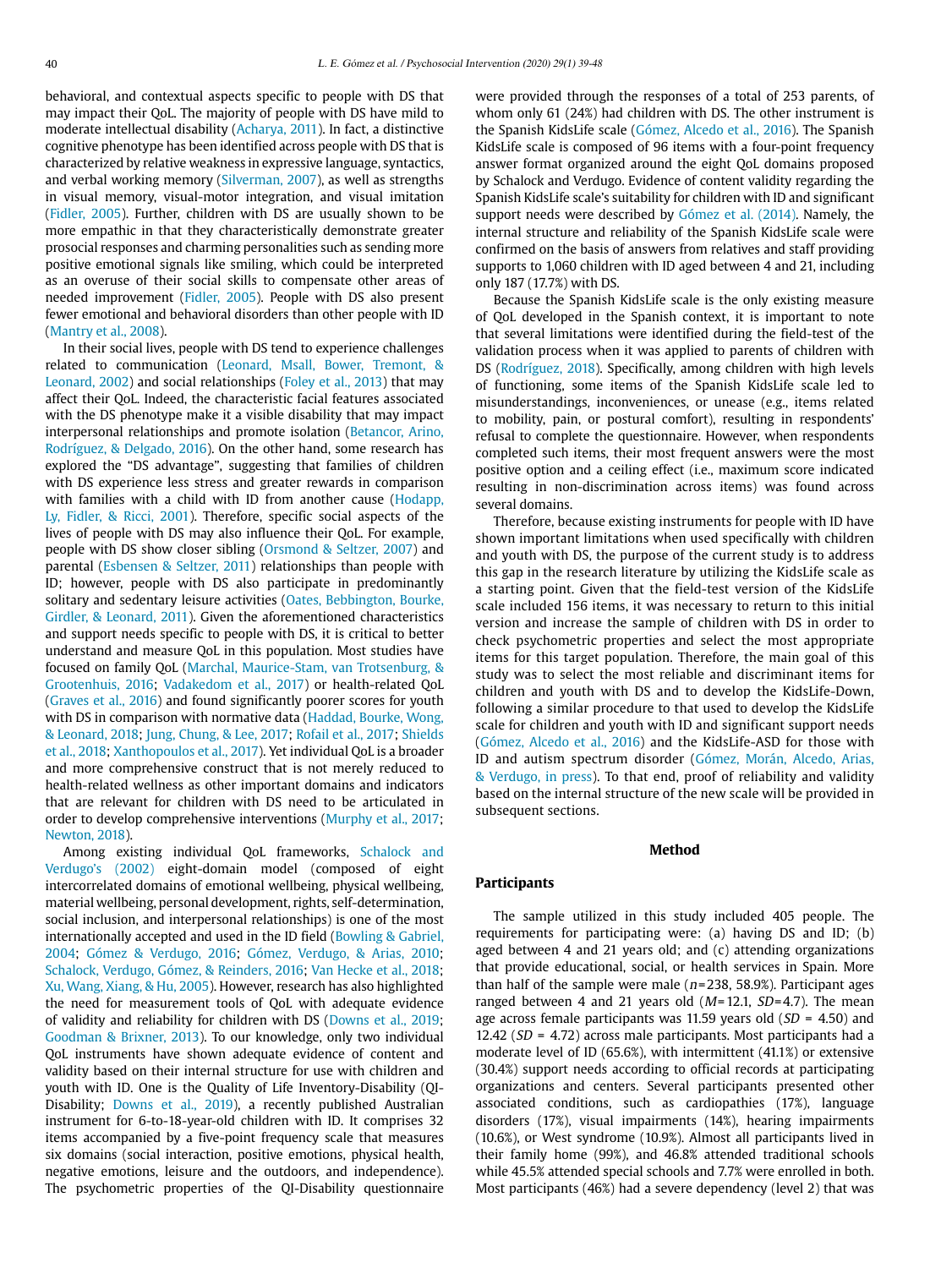legally recognized while 35% had a moderate dependency (level 1) and only 18.3% had a great dependency (level 3).

Scales were completed by 325 respondents from 73 Spanish organizations. The majority were female (85%). Approximately two-thirds (64.4%) were parents, mainly mothers (53.2%), while approximately one-third (35.6%) were direct-care staff (e.g., teachers, psychologists). The mean age of those that completed the scale was 45.3 years (SD = 6.8), with a range of 21 and 61 years old. People completing the scale about a person with DS had a mean age of 9.2 years ( $SD = 5.3$ ) and most interacted with the person with DS daily (85%).

With regard to the participant organizations, participants received private (61.1%) or public funds (34.2%) from educational centers (69.3%) more often than social (28.5%) and health (2.2%) services. Most participants (90.8%) lived in urban areas while the remaining 9.2% resided in rural settings throughout 16 of Spain's 17 regions (Cantabria was the only one that did not participate) across 37 of 50 provinces. Further, a high percentage of participants came from Madrid (20.2%), Andalucía (11.6%), and Murcia (11.1%).

#### **Instrument**

The field-test version of the KidsLife scale (Gómez, Alcedo et al., 2016) was utilized in this study. The scale assesses the QoL in people with ID aged 4 to 21 years old who receive support in organizations and services for people with ID or DS. The KidsLife scale is designed as an informant-report, so respondents must be external observers who know the participant well (for at least six months) and who have had opportunities to observe the child or youth over long periods of time in different situations (e.g., parents, siblings, teachers, staff).

The field-test version of the KidsLife scale is comprised of 156 items organized around the eight domains proposed by Schalock and Verdugo (20 per domain, with the exception of social inclusion that included 16 items). All items were formulated as third-person declarative statements with four answer options (never, sometimes, often, and always). Scores ranged between 1 and 4, and depended on the valence of the item. In addition, sociodemographic data were collected about the person with DS, the respondent, and the service/support provider.

#### **Procedure**

Information on the project and its goals was disseminated in scientific meetings, conferences, and university courses, as well as on social media and websites of the Institute on Community Integration (INICO, University of Salamanca) and Down España, the Spanish DS confederation comprising 92 associations. Additionally, the research team carried out a web search of centers and organizations offering supports and services to people with ID in the different regions. An email was sent to each organization that might be interested in participating. If a center did not use email or needed more information, it was contacted by phone.

Organizations and services that had expressed an interest in participating received an online survey to include their contact details, the name and location of their organization, information about the professional coordinating the study in each organization, and the number of potential participants. The person pointed out by each organization as coordinator of the study acted as an intermediary with the research team, transmitting questions and concerns while complying with the goals and commitments of the measurement tool. Because the quality of life of each participant needed to be assessed by only one person in that organization, the main task of coordinators was to organize who was going to be assessed for whom (i.e., matching participants and respondents).

In addition to the the KidsLife scale administration booklets, a protocol of instructions to implement the measure was sent via email to each participant organization with the aim of standardizing the assessment procedures. The protocol included exhaustive information concerning the study, access to the electronic version of the scale, the instruction manual, and the informed consent to be signed by participants or their legal guardians. A deadline to send the agreed number of KidsLife scales was negotiated with each organization. Throughout the process, the research team was available (via email, phone, videoconference, or face-to-face) to respond to questions and issues related to assessment administration, as well as arrange deadlines to deliver the questionnaires. Some scales were administered to parents (at their request) through individual interviews by one of the members of the research team.

Anonymous identification codes were used to ensure data confidentiality. These codes were known by the professional coordinating the study in each organization and participating organizations could be supplied with anonymized results for their own participants, allowing them to implement evidence-based practices. The study was approved by the ethics committee of the University of Oviedo and met the current ethical standards and the principles of the Declaration of Helsinki.

#### **Data Analysis**

Given that a response was mandatory for all items, there were no missing data. Reverse-worded items were reverse coded before analysis. Data analysis was conducted using SPSS 24.0 and MPlus 7.0. In order to refine the scale and select the items (grouped into the eight domains) with the strongest psychometric properties for use with participants with DS (Muñiz & Fonseca, 2019), an analysis of the reliability and discriminating power of the items was conducted. This involved calculating the difficulty indexes (DI), the corrected homogeneity indexes (CHI), and the internal consistency coefficient using Cronbach's alpha. Subsequently, an exploratory factor analysis (EFA) was performed for each domain, using the principal component method (two factors, with Promax rotation) in order to check communalities, factor saturation, and the variance explained.

The following criteria were used to identify the most discriminating items: (a) mean difficulty, large SD, and high discrimination; (b) CHI>.300; and (c) in the EFA, saturation in the first factor and the amount of variance explained by the first factor was greater than the second (with a difference>3). The objective was to select 12 items for each domain (to match the number of items per domain in the other versions of the KidsLife scale). As it was important for the selected items to be psychometrically sound, to not overlap in terms of content, and to reflect relevant issues relating to quality of life in young people with DS, different solutions were tested with items that met the criteria; the analysis was repeated with each selection to determine if the values improved or if they still remained adequate. The aim was not to select the items with the highest internal consistency or the best psychometric properties, but rather to prioritize heterogeneity and non-overlap of content from among the items with adequate psychometric properties.

Confirmatory factor analysis was used to provide evidence of the validity of the internal structure of the scale. The following analytic steps were undertaken: (a) the properties of each separate subscale were analyzed using eight unidimensional confirmatory models to inspect the degree of convergent validity of the items and to detect any violations of conditional independence; and (b) the properties of the complete model were analyzed using a model of eight correlated factors. Minimum criteria for adequate model fit were as follows (Browne & Cudeck, 1992; Marsh & Hau, 1996): comparative fit index (CFI) and Tucker-Lewis index (TLI) above .90 and .95, and a root mean square error of approximation (RMSEA) below .08. In all models, the modification index (MI) and standardized expected parameter change (SEPC) were inspected for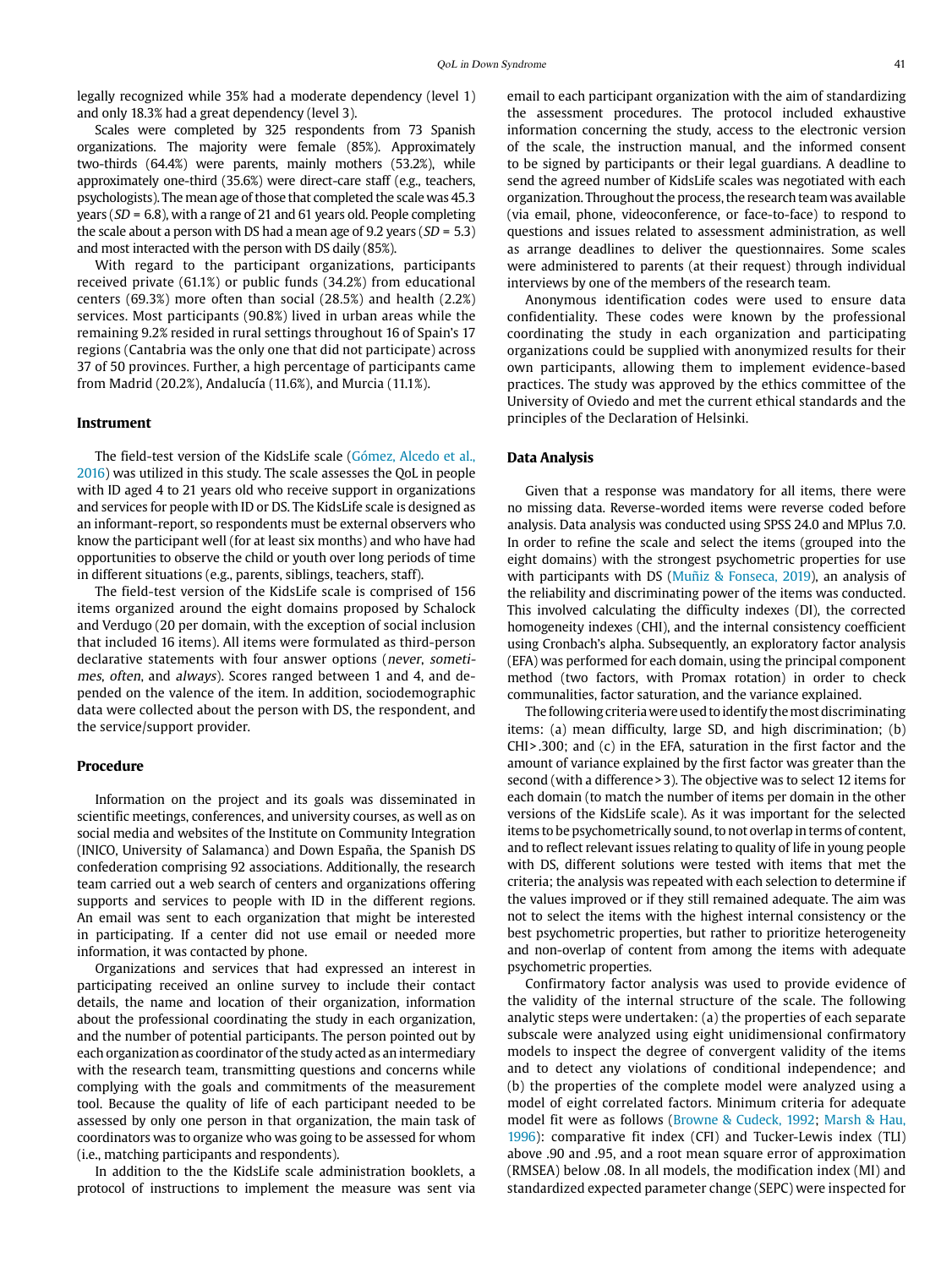unspecified correlations between the residuals. The cutoffs for good model fit were MI values below 10, accompanied by SEPC values below .30 in absolute value (Saris, Satorra, & Van der Veld, 2009). Finally, all models included a multilevel component with the aim of controlling for non-independence of observations made by the same evaluator. In order to examine the reliability of the domains, average variance extracted (AVE) was measured and values greater than .50 were considered adequate (Hair, Ringle, & Sarstedt, 2011). McDonald's omega coefficient—considered the most sensitive index for a more accurate degree of confidence in the evaluation of the internal structure—was also calculated for each domain.

### **Results**

#### **Reliability and Refinement of the Scale**

First, the reliability of the eight subscales was analyzed in terms of internal consistency using the internal consistency coefficient. Further, the mean and SD of the items were calculated, as well as the CHI. The CHI values ranged from .006 (i069 in physical wellbeing) to .725 (i123 in personal development); the highest CHI were observed in personal development and social inclusion, while the lowest were in physical wellbeing and rights. Table 1 summarizes the mean index values and the coefficients for each of the eight domains.

**Table 1.** Descriptive Values of Items in the Field-Test Version

|           | Mean<br>(DI) | <b>SD</b> | Highest<br><b>CHI</b> | Mean<br><b>CHI</b> | Lowest<br><b>CHI</b> | Cronbach's<br>alpha | <i>n</i> items |
|-----------|--------------|-----------|-----------------------|--------------------|----------------------|---------------------|----------------|
| <b>SD</b> | 2.823        | 0.818     | .558                  | .467               | .338                 | .870                | 20             |
| EW        | 3.222        | 0.770     | .598                  | .432               | .046                 | .836                | 20             |
| <b>PW</b> | 3.553        | 0.721     | .556                  | .376               | .006                 | .792                | 20             |
| <b>MW</b> | 3.656        | 0.618     | .546                  | .431               | .289                 | .831                | 20             |
| RI        | 3.545        | 0.638     | .558                  | .395               | .088                 | .815                | 20             |
| PD.       | 3.400        | 0.652     | .725                  | .562               | .213                 | .907                | 16             |
| SI        | 2.955        | 0.836     | .653                  | .520               | .305                 | .877                | 20             |
| IR        | 3.390        | 0.721     | .642                  | .474               | .290                 | .868                | 20             |

Note. SD = self-determination; EW = emotional wellbeing; PW = physical wellbeing; MW = material wellbeing; RI = rights; PD = personal development; SI = social inclusion; IR = interpersonal relationships.

After calculating the descriptive values of the items and the internal consistency of the domains of the initial scale, the first step in scale refinement and item selection consisted of removing items with CHI<.300 ( $n = 15$ ). Given the excessive length of the pilot version, our subsequent objective was to refine and shorten the scale to a total

| <b>Table 2.</b> Eliminated Items in the Final Version of the Scale |
|--------------------------------------------------------------------|
|--------------------------------------------------------------------|

of 12 items per domain to match the number of items in the final version of the original KidsLife scale ( $n = 96$ ). Second, items with low loadings in the first factor of EFA and high loadings in the second were eliminated. Third, from within each domain we eliminated items with low discriminating power (i.e., means closest to the highest score together with low SD values). Of the remaining items that exceeded all of these criteria, we selected those with the highest CHI values (fourth step) and without redundant content (fifth step). The refinement process for the pilot version of the scale is set out in Table 2.

An exception to this process was i014 ("he/she receives supports and interventions in a natural context"): the content was considered extremely relevant for the target group; it did not lead to any misunderstandings or unease during fieldwork; and it obtained adequate values for the DI and variability ( $M = 2.93$ ,  $SD = 0.906$ ). However, the CHI result of .339, although adequate, was low in comparison with the other items in its domain; the same was true of communality in the EFA (.179). For these reasons, it was decided not to keep the item in its initial domain of social inclusion, but to reserve it for the personal development domain, which contained other items associated with supports. Included with the 11 items selected for the personal development domain, the CHI for i014 reached .351 and communality increased to .546.

The final version of the scale comprises 96 items organized into the eight QoL domains. Of the final 96 items, 29 (30.2%) were different from those included in the original KidsLife scale. Any items that were different are in Appendix A: the domains with the largest number of different items were personal development ( $n =$ 6), interpersonal relationships ( $n = 5$ ), and self-determination ( $n$ = 4). The other domains each had three items that were different, with the exception of the rights domain, which differed by only two items, and was therefore the closest to the original instrument. These items eliminated from the KidsLife original scale are shown in bold in Appendix B.

### **Evidence of Validity Based on the Internal Structure**

In order to provide evidence of validity based on the internal structure of the scale, we checked the fit of the eight estimated unidimensional models, which correspond to the eight domains of the QoL model (Schalock & Verdugo, 2002). The baseline unidimensional models (unpaired models) mostly showed inadequate RMSEA values, suggesting the presence of a limited amount of unmodeled systematic residual variance. In addition, in the analysis of the MI and SEPC, values greater than .10 and .30 respectively were observed.

Consequently, for each unidimensional model the correlations between residuals suggested by the MI and SEPC were freed in

|                    | $1st$ step                   | $2nd$ step       | $3rd$ step                                  | $4th$ step        | $5th$ step             | Final Cronbach's |
|--------------------|------------------------------|------------------|---------------------------------------------|-------------------|------------------------|------------------|
|                    | CHI < .300                   | EFA loadings     | High mean                                   | Lower valid CHI   | Redundant content      | alpha            |
| <sup>SI</sup>      | i003                         | $---$            | i015                                        | i014 <sup>1</sup> | i001                   | .876             |
| <b>SD</b>          | $---$                        | i017. i028       | i025, i026, i031, i032                      | i018              | i022                   | .823             |
| EW                 | i037. i046                   | i044. i048       | i038.i039                                   | i047              | i042                   | .836             |
| <b>PW</b>          | i066. i069. i070             | i076             | i059. i075.                                 | $---$             | i065.i074              | .765             |
| <b>MW</b>          | i090                         | i077, i078, i084 | i085. i095. i096                            | $\qquad \qquad -$ | i081                   | .795             |
| RI                 | i099, i108, i110, i111, i113 | i100             | i102                                        | $---$             | i112                   | .816             |
| <b>PD</b>          | i131                         | $- - -$          | i119, i120, i122, i123, i125,<br>i126, i130 | $---$             | i124                   | .823             |
| IR                 | i138. i156                   | i140             | i143                                        | $---$             | i137, i148, i151, i154 | .821             |
| N deleted<br>items | 15                           | 10               | 21                                          | 2                 | 12                     | 60               |

Note. SI = social inclusion; SD = self-determination; EW = emotional wellbeing; PW = physical wellbeing; MW = material wellbeing; RI = rights; PD = personal development; IR = interpersonal relationships.

<sup>1</sup>Deleted on that domain but included in another.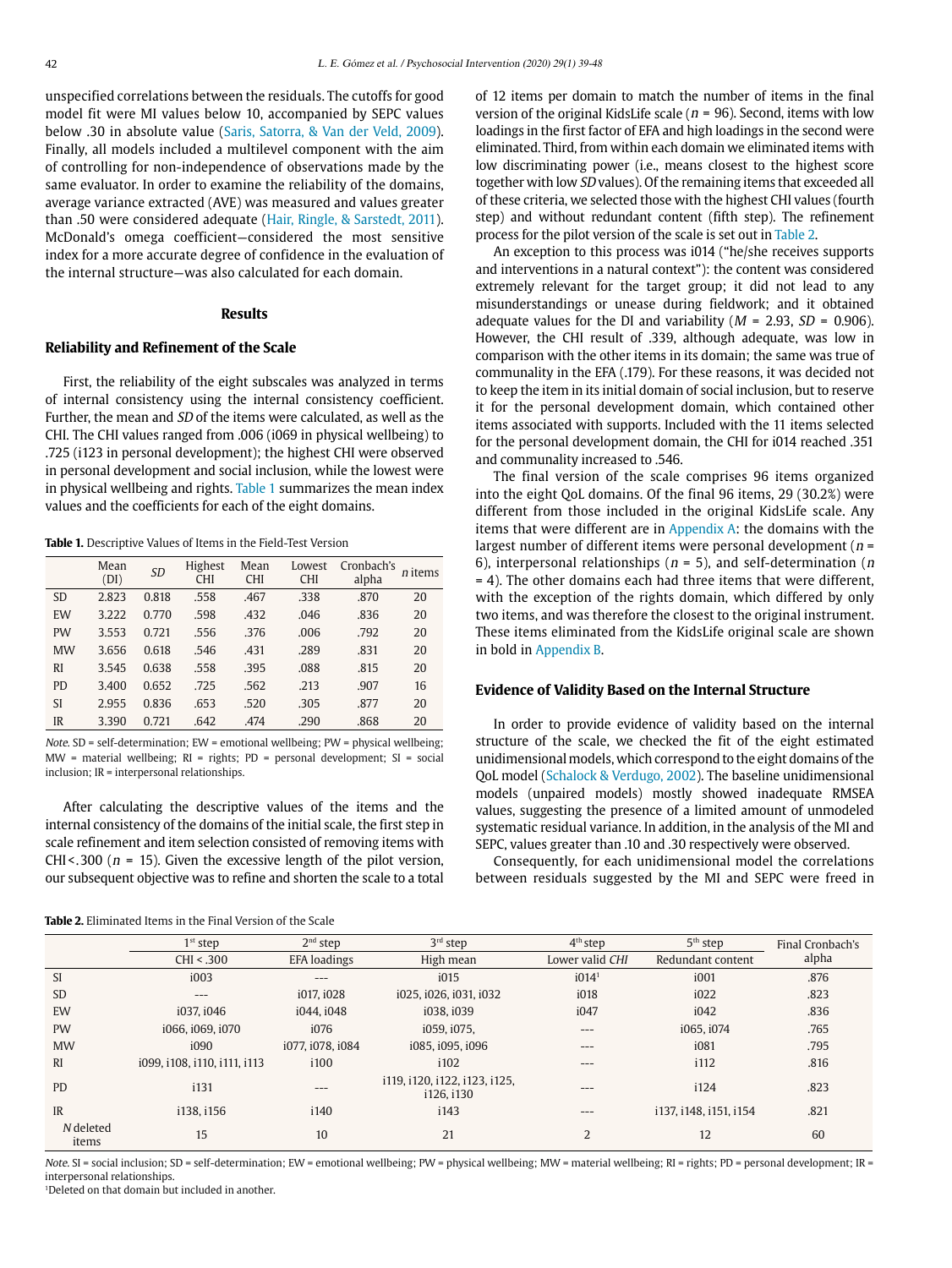**Table 3.** Goodness-of-Fit Indexes for the Tested Models

| Model | Domain         | Type      | <b>RMSEA</b> | <b>CFI</b> | <b>TLI</b> | CHI-SQ | DF   | FP  | MI > 10        | SEPC > 0.30  |
|-------|----------------|-----------|--------------|------------|------------|--------|------|-----|----------------|--------------|
| 1     | SI             | UM        | .132         | .922       | .904       | 431    | 54   | 48  | 16             | 13           |
| 2     |                | UM cu     | .068         | .980       | .975       | 147    | 52   | 50  | 2              | $\mathbf{0}$ |
| 3     | SD             | UM        | .097         | .898       | .876       | 257    | 54   | 48  | 7              | 6            |
| 4     |                | UM cu     | .067         | .953       | .940       | 146    | 52   | 50  | $\overline{2}$ | $\Omega$     |
| 5     | EW             | UM        | .109         | .901       | .879       | 313    | 54   | 46  | 5              | 5            |
| 6     |                | UM cu     | .,065        | .967       | .957       | 138    | 51   | 49  | 2              |              |
|       | PW             | UM        | .079         | .933       | .918       | 189    | 54   | 48  | 5              | 3            |
| 8     |                | UM cu     | .057         | .966       | .956       | 118    | 51   | 51  | $\overline{2}$ | $\Omega$     |
| 9     |                | UM        | .073         | .933       | .918       | 170    | 54   | 46  | $\overline{4}$ | 4            |
| 10    | <b>MW</b>      | UM cu     | .040         | .981       | .975       | 82     | 50   | 50  | 0              | $\Omega$     |
| 11    | R <sub>I</sub> | UM        | .090         | .906       | .886       | 229    | 54   | 47  | 7              |              |
| 12    |                | UM cu     | .054         | .969       | .959       | 106    | 49   | 52  | 2              | $\Omega$     |
| 13    | PD             | <b>UM</b> | .071         | .958       | .949       | 164    | 54   | 47  | 6              |              |
| 14    |                | UM cu     | .062         | .969       | .960       | 133    | 52   | 49  | $\mathbf{0}$   | $\mathbf{0}$ |
| 15    | IR             | UM        | .096         | .910       | .890       | 255    | 54   | 48  | 9              | 6            |
| 16    |                | UM cu     | .068         | .958       | .945       | 143    | 50   | 52  | 3              | 0            |
| 17    | 8-domains      | MM        | .021         | .911       | .908       | 5242   | 4436 | 406 |                |              |
| 18    | 8-domains      | MM cu     | .019         | .929       | .927       | 5051   | 4411 | 431 |                |              |

Note. UM = unidimensional model; cu = model includes correlated unicities; MM = multidimensional model; SI = social inclusion; SD = self-determination; EW = emotional wellbeing; PW = physical wellbeing; MW = material wellbeing; RI = rights; PD = personal development; IR = interpersonal relationships.

Differences in estimated parameters between models with same degrees of freedom (e.g., M5 & M9) are due to answer options that were not observed in some variables (in consequence, umbral is not estimated).

successive iterations until the fit (RMSEA) was adequate and the MI and SEPC values came below .10 and .30 respectively. In all cases at least one correlation between residuals needed to be freed, with the rights domain requiring the most parameters to be freed  $(n=5)$ . The correlations between residuals were in all cases associated with pairs of items that, while not redundant, clearly shared specific content (e.g., "he/she has a preventive health plan" and "his/her use or need for medication is regularly monitored" in physical wellbeing) or had similar wording (e.g., "he/she participates in inclusive activities that interest him/her" and "he/ she participates in adequate inclusive activities for his/her physical and mental conditions"). The number of parameters freed was very low in relation to the total, and justified by the content or wording of the items.

The modified unidimensional models (paired models) in all cases demonstrated adequate fit, the lowest being in the interpersonal relationships domain (RMSEA=.068, CFI=.958, TLI=.945), and the best fit in material wellbeing (RMSEA=.040, CFI=.981, TLI=.985). Table 3 compares the partial fit indexes of the eight baseline unidimensional

models (unpaired models) with the eight modified unidimensional models (paired models); Table 4 includes the standardized factor loadings of the items in the modified unidimensional models (paired models in Table 3).

After checking the fit of the eight unidimensional models, a new confirmatory first-order model (M17 in Table 3) was then measured using the combined specifications of the eight unidimensional models tested in the previous phase. The fit of M17 was acceptable (RMSEA=.019, CFI=.929, TLI=.927), without high MI and SEPC values that might suggest the need for additional modifications to the model.

The last model (M18 in Table 3) consisted of the eight intercorrelated domains incorporating the correlated uniquenesses specified previously in the unidimensional models. Table 5 shows that the standardized factor loadings of this model were above .40 ( $M = .63$ ,  $SD = .10$ ). Table 6 presents the correlations between the eight domains, ranging from .39 (physical wellbeing and social inclusion) to .86 (interpersonal relationships and personal development).

**Table 4.** Factor Loadings for the Unidimensional Models

| Model | M <sub>2</sub> | M <sub>4</sub> | M <sub>6</sub> | M8        | M <sub>10</sub> | M12            | M14  | M16  |
|-------|----------------|----------------|----------------|-----------|-----------------|----------------|------|------|
|       |                |                |                |           |                 |                |      |      |
| Item  | <b>SI</b>      | <b>SD</b>      | EW             | <b>PW</b> | <b>MW</b>       | R <sub>I</sub> | PD   | IR   |
|       | .534           | .674           | .558           | .426      | .568            | .561           | .436 | .667 |
| 2     | .618           | .595           | .662           | .493      | .740            | .570           | .635 | .413 |
| 3     | .662           | .595           | .650           | .584      | .784            | .720           | .658 | .488 |
| 4     | .737           | .432           | .674           | .813      | .703            | .736           | .557 | .622 |
| 5     | .850           | .559           | .424           | .830      | .796            | .764           | .434 | .710 |
| 6     | .886           | .548           | .590           | .812      | .843            | .680           | .672 | .772 |
|       | .749           | .515           | .705           | .673      | .666            | .660           | .613 | .652 |
| 8     | .402           | .601           | .725           | .553      | .552            | .678           | .657 | .742 |
| 9     | .577           | .603           | .745           | .613      | .568            | .610           | .657 | .604 |
| 10    | .717           | .617           | .710           | .337      | .550            | .601           | .645 | .489 |
| 11    | .697           | .684           | .441           | .501      | .448            | .675           | .743 | .489 |
| 12    | .648           | .497           | .729           | .525      | .672            | .545           | .789 | .793 |

Note. SI = social inclusion; SD = self-determination; EW = emotional wellbeing; PW = physical wellbeing; MW = material wellbeing; RI = rights; PD = personal development; IR = interpersonal relationships.

All loadings are significant ( $p$  <.01).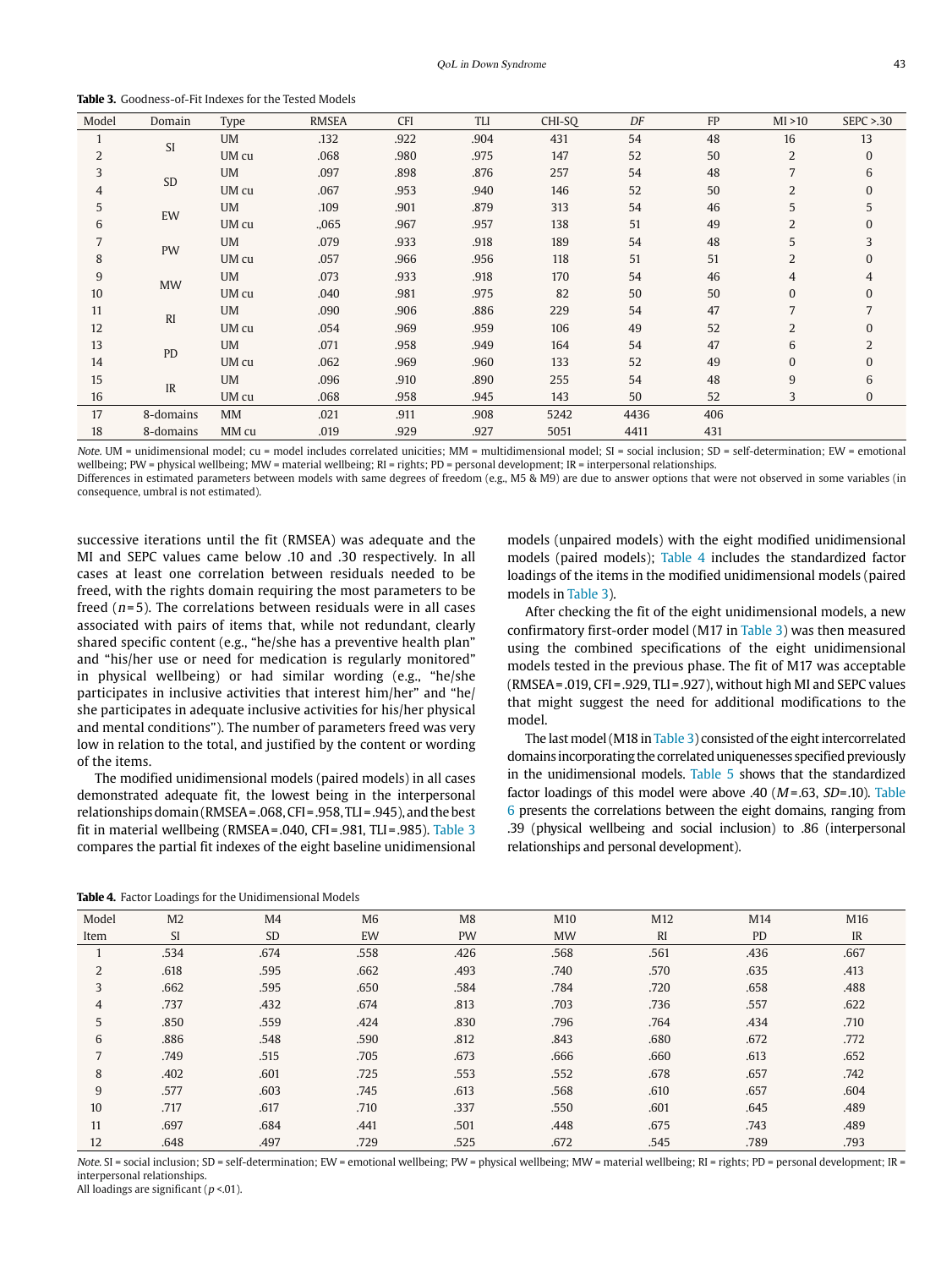| <b>Table 5.</b> Factor Loadings for Eight Intercorrelated Domains Model (M18) |  |  |  |
|-------------------------------------------------------------------------------|--|--|--|
|-------------------------------------------------------------------------------|--|--|--|

|        | <b>SI</b> |                |               | <b>SD</b> |       |         | EW        |                |        | PW   |                |
|--------|-----------|----------------|---------------|-----------|-------|---------|-----------|----------------|--------|------|----------------|
| Item   | L         | $R^2$          | Item          | L         | $R^2$ | Item    | L         | $R^2$          | Item   | L    | $\mathbb{R}^2$ |
| SI_002 | .734      | .54            | SD 019        | .631      | .40   | EW_040  | .411      | .17            | PW_057 | .358 | .13            |
| SI_004 | .632      | .40            | SD_020        | .621      | .39   | EW_041  | .552      | .30            | PW_058 | .550 | .30            |
| SI_005 | .692      | .48            | SD_021        | .478      | .23   | EW_043  | .684      | .47            | PW_060 | .720 | .52            |
| SI_006 | .634      | .40            | SD_023        | .451      | .20   | EW_045  | .639      | .41            | PW_061 | .712 | .51            |
| SI_007 | .685      | .47            | SD_024        | .442      | .20   | EW_049  | .629      | .40            | PW_062 | .765 | .59            |
| SI_008 | .696      | .48            | SD_027        | .403      | .16   | EW_050  | .561      | .31            | PW_063 | .771 | .59            |
| SI_009 | .670      | .45            | SD_029        | .617      | .38   | EW_051  | .630      | .40            | PW_064 | .757 | .57            |
| SI_010 | .507      | .26            | SD_030        | .614      | .38   | EW_052  | .723      | .52            | PW_067 | .661 | .44            |
| SI_011 | .602      | .36            | SD_033        | .539      | .29   | EW_053  | .697      | .49            | PW_068 | .571 | .33            |
| SI_012 | .778      | .61            | SD_034        | .709      | .50   | EW_054  | .698      | .49            | PW_071 | .427 | .18            |
| SI_013 | .742      | .55            | SD_035        | .690      | .48   | EW_055  | .693      | .48            | PW_072 | .474 | .22            |
| SI_016 | .638      | .41            | SD 036        | .620      | .38   | EW_056  | .801      | .64            | PW_073 | .544 | .30            |
|        | <b>MW</b> |                |               | RI        |       |         | <b>SI</b> |                |        | IR   |                |
| Item   | L         | $\mathbb{R}^2$ | Item          | L         | $R^2$ | Item    | L         | $\mathbb{R}^2$ | Item   | L    | $\mathbb{R}^2$ |
| MW_079 | .595      | .35            | RI_097        | .658      | .43   | $SI_14$ | .509      | .26            | IR_139 | .669 | .45            |
| MW_080 | .769      | .59            | <b>RI_098</b> | .525      | .28   | PD_117  | .671      | .45            | IR_141 | .515 | .27            |
| MW_082 | .732      | .54            | RI_101        | .705      | .50   | PD_118  | .678      | .46            | IR_142 | .578 | .33            |
| MW_083 | .730      | .53            | RI_103        | .732      | .54   | PD_121  | .546      | .30            | IR_144 | .590 | .35            |
| MW_086 | .598      | .36            | RI_104        | .683      | .47   | PD_127  | .435      | .19            | IR_145 | .680 | .46            |
| MW_087 | .669      | .45            | RI_105        | .611      | .37   | PD_128  | .677      | .46            | IR_146 | .741 | .55            |
| MW_088 | .542      | .29            | RI_106        | .730      | .53   | PD_129  | .624      | .39            | IR_147 | .652 | .43            |
| MW_089 | .663      | .44            | RI_107        | .711      | .51   | PD_132  | .646      | .42            | IR_149 | .682 | .47            |
| MW_091 | .582      | .34            | RI_109        | .490      | .24   | PD_133  | .656      | .43            | IR_150 | .640 | .41            |
| MW_092 | .582      | .34            | RI_114        | .565      | .32   | PD_134  | .620      | .38            | IR_152 | .411 | .17            |
| MW_093 | .526      | .28            | RI_115        | .720      | .52   | PD_135  | .705      | .50            | IR_153 | .521 | .27            |
| MW_094 | .730      | .53            | RI_116        | .840      | .71   | PD_136  | .763      | .58            | IR_155 | .777 | .60            |

Note. SI = social inclusion; SD = self-determination; EW = emotional wellbeing; PW = physical wellbeing; MW = material wellbeing; RI = rights; PD = personal development; IR = interpersonal relationships.

All loadings are significative ( $p < 01$ ).

#### **Table 6.** Correlations between Domains in M18

|           | <sup>SI</sup> | <b>SD</b> | EW  | <b>PW</b> | <b>MW</b> | <b>RI</b> | <b>PD</b> | IR |
|-----------|---------------|-----------|-----|-----------|-----------|-----------|-----------|----|
| SI        |               |           |     |           |           |           |           |    |
| <b>SD</b> | .43           |           |     |           |           |           |           |    |
| EW        | .41           | .54       |     |           |           |           |           |    |
| PW        | .39           | .42       | .60 |           |           |           |           |    |
| <b>MW</b> | .43           | .47       | .56 | .80       |           |           |           |    |
| RI        | .43           | .55       | .63 | .67       | .76       |           |           |    |
| <b>PD</b> | .54           | .53       | .71 | .69       | .65       | .79       |           |    |
| IR        | .50           | .47       | .73 | .60       | .72       | .76       | .86       |    |

Note. SI = social inclusion; SD = self-determination; EW = emotional wellbeing; PW = physical wellbeing; MW = material wellbeing; RI = rights; PD = personal development; IR = interpersonal relationships.

In addition, the domains achieved a high degree of convergent validity because the majority of the AVE values were close to .50 ( $M =$ .43,  $SD = .048$ ). Similarly, in all cases reliability based on the model was satisfactory, with omegas ranging from .85 (self-determination) to .90 (rights). AVE values and omegas are presented in Table 7.

**Table 7.** McDonald's Omega and AVE for M18

|                                                                                                                | SD. |  | EW PW MW RI PD IR               |  |  |
|----------------------------------------------------------------------------------------------------------------|-----|--|---------------------------------|--|--|
| 88.   09.   09.   08.   08.   09.   08.   09.   09.   09.   09.   09.   09.   09.   09.   09.   09.   09.   09 |     |  |                                 |  |  |
| AVE                                                                                                            |     |  | .45 .33 .42 .39 .41 .39 .46 .40 |  |  |

Note.  $AVE = average$  variance extracted;  $SI = social$  inclusion;  $SD = self-determination$ ; EW = emotional wellbeing; PW = physical wellbeing; MW = material wellbeing; RI = rights; PD = personal development; IR = interpersonal relationships.

### **Discussion**

The general aim of this study was to identify and select the most reliable QoL items for children and youth with DS and, consequently, to adapt the KidsLife scale for this population. To our knowledge, the KidsLife-Down constitutes the first QoL scale specifically adapted to the DS population that demonstrates adequate evidence of reliability and validity. This instrument overcomes the limitations of the original KidsLife scale to assess people with DS, and responds to the demands of organizations and families for a specific QoL questionnaire that takes into account the particularities and specific needs of these children and adolescents. Our adapted scale will help prevent the ceiling effect observed in the original KidsLife scale which, although developed for young people with ID (including DS), was designed specifically for those with greater support needs and a more significant level of disability.

The new KidsLife-Down scale comprises the same number of items as the original KidsLife scale (Gómez, Alcedo et al., 2016), but the actual pool of items varied by  $30\%$  (n=29). The domains that differed most from the original scale were personal development, interpersonal relationships, and self-determination; the most similar was rights. In fact, several items that were eliminated from the pilot version of the original KidsLife scale in the first round due to insufficient values (CHI<.300) demonstrated some of the highest values (CHI>.600) within their domain in the current scale (e.g., i025 in self-determination or i155 in interpersonal relationships).

The KidsLife-Down scale showed good psychometric properties based on the internal structure of the scale, and adequate convergent and discriminant validity in this population. In comparison with the original KidsLife scale, there was a slight decrease in the internal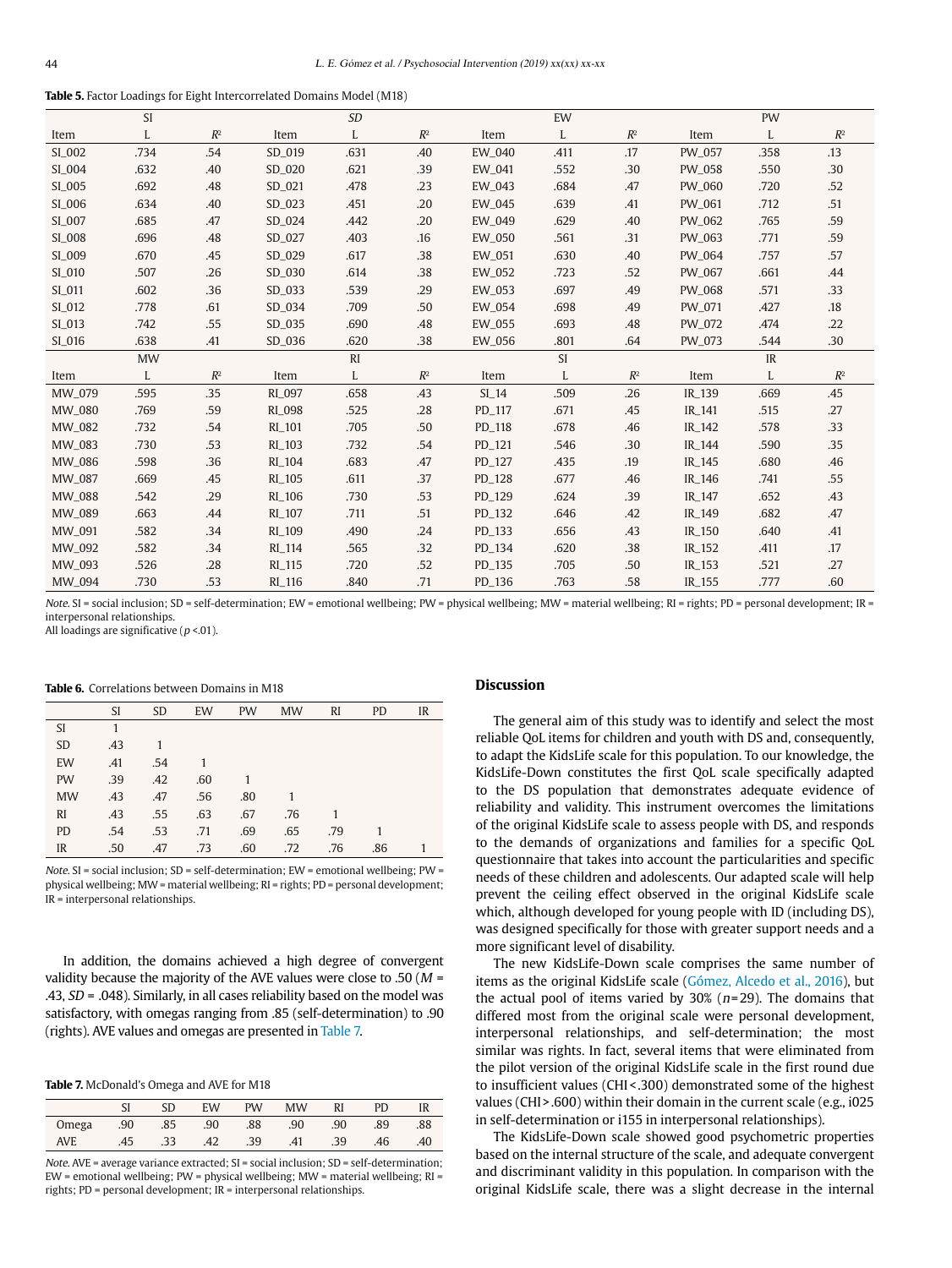consistency of most of the domains, with the exception of social inclusion and rights, where a slight increase was observed. The reason for this might be the elimination of redundancy and overlaps between items in six of the eight domains. When this occurs, correlations among items decrease and consequently, the internal consistency is affected. In spite of this slight decrease, indexes of internal consistency remained adequate: social inclusion was the most reliable subscale, whereas physical wellbeing showed the lowest internal consistency. In comparison, physical wellbeing was also the least reliable domain in the original KidsLife scale, but the most reliable was personal development.

Regarding evidence of validity based on the internal structure of the scale, the eight intercorrelated first-order model showed the best fit to the data, consistent with previous studies based on other versions of the KidsLife (Arias et al., 2018; Gómez, Alcedo et al., 2016; Gómez et al., in press). Concerning convergent validity, as in the original KidsLife scale, the personal development domain (together with social inclusion) stood out particularly, while self-determination obtained the lowest score (rights was the least valid domain in the original scale). Given that the results obtained in the present study were very close to—or higher than—the strictest recommended thresholds, we may conclude that the KidsLife-Down scale constitutes an appropriate operationalization of the construct of QoL in children and youth with DS.

However, this study is not free from limitations. First, the recruited group was a convenience sample, so participation was limited to families that signed the informed consent and to the collaborating centers that expressed an interest in the study. It is nonetheless important to note that a large sample from almost all the autonomous communities of Spain was reached despite this being a hard-to-reach population. Second, inter-rater reliability was not assessed, and therefore future research into the new KidsLife-Down should include these measurements. Third, the scale is an informant-report, despite literature highlighting the importance of considering the perspective of people with ID (Murphy et al., 2017; Newton, 2018). Although proxy reports may be convenient when the aim is to assess the efficacy of interventions (Gómez & Verdugo, 2016), future research should focus on the development of a self-report that captures the viewpoints and experiences of the people with DS themselves, helping ensure a better understanding and a more holistic approach to their QoL. Fourth, future research should check if using two different administration methods (i.e., informant-report and interview) may have an impact on the results of the assessment.

In conclusion, it is significant that the KidsLife-Down version has been validated exclusively for people with DS. However, in the case of non-verbal people or those with serious associated conditions, such as chronic medical conditions or physical and sensory disabilities, the original KidsLife scale would also be suitable since it was developed for people with ID who have higher support needs. Accordingly, the decision to use one or the other should not rely solely on the diagnosis, but also on the level of functioning and the support needs of the person being evaluated. For this reason, future research efforts must focus on developing computerized adaptive tests, which, based on a person's characteristics and responses provided, would select the most appropriate items to assess QoL for that person. Until this type of adaptive test is available, the KidsLife-Down scale constitutes a first approach that fills a gap in the research and the applied field of DS. It will help professionals and organizations develop person-centered planning based on current strengths and weaknesses around QoL. It could also be used to develop QoL provider profiles with aggregated data (Gómez, Peña, Arias, & Verdugo, 2016; Gómez, Verdugo, Arias, Navas, & Schalock, 2013; Schalock, Gómez, Verdugo, & Claes, 2017) in order to design, implement, and assess supports, services, resources, and policies intended to enhance personal outcomes for children and youth with DS.

### **Conflict of Interest**

The authors of this article declare no conflict of interest.

#### **Acknowledgments**

The authors would like to thank the organizations, people with Down syndrome, professionals, and families their involvement and participation in this research.

#### **References**

- Acharya, K. (2011). Prenatal Testing for intellectual disability: Misperceptions and reality with lessons from Down syndrome. Developmental Disability Research Reviews, 17, 27-31. [https://doi.](https://doi.org/10.1002/ddrr.135) [org/10.1002/ddrr.135](https://doi.org/10.1002/ddrr.135)
- Arias, V. B., Gómez, L. E., Morán, M. L., Alcedo, M. A., Monsalve, A., & Fontanil, Y. (2018). Does quality of life differ for children with autism spectrum disorder and intellectual disability compared to peers without autism? Journal of Autism and Developmental Disorders, 48, 123-136. https:// doi.org/10.1007/s10803-017-3289- 8
- Betancor, V., Arino, E., Rodríguez, A., & Delgado, N. (2016). Do they feel the same as us? The infrahumanization of individuals with Down syndrome. Psicothema, 28, 311-317. [https://doi.org/10.7334/](https://doi.org/10.7334/psicothema2016.10 PMID: 27448266) [psicothema2016.10 PMID: 27448266](https://doi.org/10.7334/psicothema2016.10 PMID: 27448266)
- Bittles, A. H., Bower, C., Hussain, R., & Glasson, E. J. (2007). The four ages of Down syndrome. European Journal of Public Health, 17, 221-225. <https://doi.org/10.1093/eurpub/ckl103PMID:16857692>
- Brown, R. (1998). The effects of quality life models on the development of research and practice in the field of Down syndrome. Down Syndrome Research and Practice, 5(1), 39-42. <https://doi.org/10.3104/reviews.74>
- Brown, R. I. (2014). A lifespan approach to learning in the context of quality of life. En R. Faragher y B. Clarke (Ed.), Educating learners with Down syndrome: Research, theory, and practice with children and adolescents (pp. 19-39) New York, NY: Routledge/Taylor & Francis Group.
- Browne, M. W., & Cudeck, R. (1992). Alternative ways of assessing model fit. Sociological Methods and Research, 21, 230-258. [https://doi.](https://doi.org/10.1177/0049124192021002005) [org/10.1177/0049124192021002005](https://doi.org/10.1177/0049124192021002005)
- Bowling, A., & Gabriel, Z. (2004). An integrational model of quality of life in older age. Results from the ESRC/MRC HSRC quality of life survey in Britain. Social Indicators Research, 69, 1-36. [https://doi.org/10.1007/](https://doi.org/10.1007/s11205-017-1596-2) [s11205-017-1596-2](https://doi.org/10.1007/s11205-017-1596-2)
- Downs, J., Jacoby, P., Leonard, H., Epstein, A., Murphy, N., Davis, E. Williams, K. (2019). Psychometric properties of the Quality of Life Inventory-Disability (QI-Disability) measure. Quality of Life Research, 28, 783-794. https://doi.org/10.1007/s11136-018-2057-3
- Esbensen, A. J. & Seltzer, M. M. (2011). Accounting for the "Down syndrome advantage." American Journal on Intellectual and Developmental Disabilities, 116, 3-15. <https://doi.org/10.1352/1944-7558-116.1.3>
- Fidler, D. J. (2005). The emerging Down Syndrome behavioral phenotype in early childhood. Infants & Young Children, 18, 86-103. Infants & Young Children https://doi.org/10.1097/00001163-200504000-00003
- Foley, K. R., Jacoby, P., Girdler, S., Bourke, J., Pikora, T., Lennox, N., ... Leonard, H. (2013). Functioning and post-school transition outcomes for young people with Down syndrome. Child: Care, Health and Development, 39, 789-800. https://doi.org/10.1111/cch.12019
- Gómez, L. E., Alcedo, M. Á., Arias, B., Fontanil, Y., Arias, V. B., Monsalve, A., & Verdugo, M. Á. (2016). A new scale for the measurement of quality of life in children with intellectual disability. Research in Developmental Disabilities, 53-54, 399-410. https://doi.org/10.1016/j.ridd.2016.03.005
- Gómez, L. E., Morán, M. L., Alcedo, M. A., Arias, V. B., & Verdugo, M. A. (in press). Addressing quality of life of children with autism spectrum disorder and intellectual disability. Intellectual and Developmental Disabilities. Retrieved from [http://aaidd.org/docs/default-source/](http://aaidd.org/docs/default-source/default-document-library/gomez.pdf?sfvrsn=2b8f3621_0) [default-document-library/gomez.pdf?sfvrsn=2b8f3621\\_0](http://aaidd.org/docs/default-source/default-document-library/gomez.pdf?sfvrsn=2b8f3621_0)
- Gómez, L. E., Peña, E., Alcedo, M. A., Monsalve, A., Fontanil, Y., Arias, B., & Verdugo, M. A. (2014). El constructo de calidad de vida en niños y adolescentes con discapacidades múltiples y profundas: propuesta para su evaluación [The construct of quality of life concept in children and adolescents with profound and multiple disabilities: A proposal for its assessment]. Siglo Cero, 45(1), 56-69.
- Gómez, L. E., Peña, E., Arias, B., & Verdugo, M. A. (2016). Impact of individual and organizational variables on quality of life. Social Indicators Research, 125, 649-664. https://doi.org/10.1007/s11205-014-0857-6
- Gómez, L. E., & Verdugo, M. A. (2016). Outcomes evaluation. In R. L. Schalock y K. D. Keith (Eds.), Cross-cultural quality of life: Enhancing the lives of persons with intellectual disability (2ª ed., pp. 71-80). Washington, DC: American Association on Intellectual and Developmental Disabilities.
- Gómez, L. E., Verdugo M. A., & Arias, B. (2010). Calidad de vida individual: avances en su conceptualización y retos emergentes en el ámbito de la discapacidad. [Individual quality of life advances in the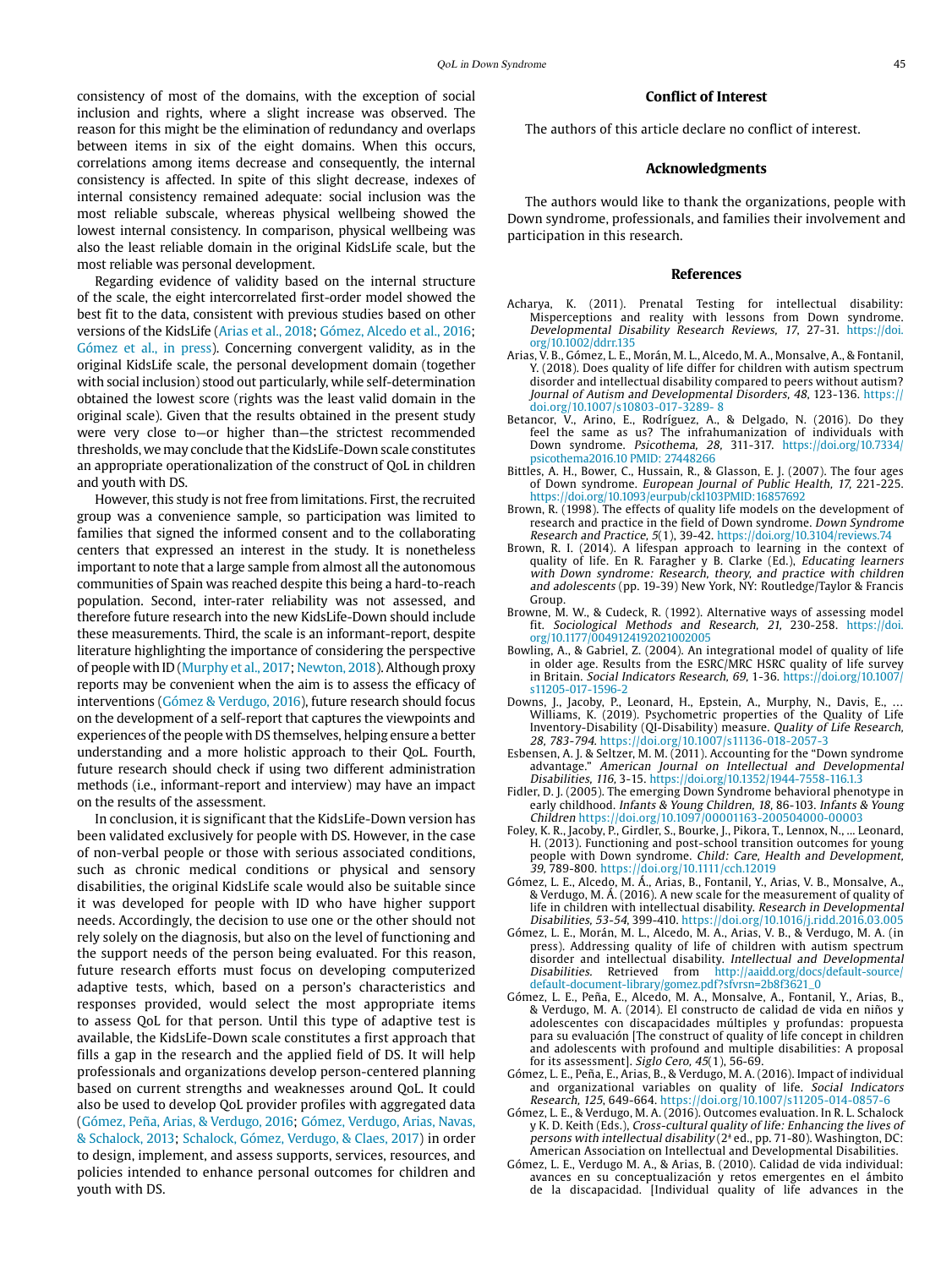conceptualization and emerging challenges in the disability field]. Behavioral Psychology-Psicología Conductual, 18, 453-472.

- Gómez, L. E., Verdugo, M. A., Arias, B., Navas, P., & Schalock, R. L. (2013). The development and use of provider profiles at the organization and systems level. Evaluation & Program Planning, 40, 17-26. [https://doi.](https://doi.org/10.1016/j.evalprogplan.2013.05.001) [org/10.1016/j.evalprogplan.2013.05.001](https://doi.org/10.1016/j.evalprogplan.2013.05.001)
- Goodman, M. J., & Brixner, D. I. (2013). New therapies for treating Down syndrome require quality of life measurement. American Journal of Medical Genetics, 161, 639-641. https://doi.org/10.1002/ajmg.a.35705
- Graves, J., Graff, J. C., Esbensen, A. J., Hathaway, D. K., Wan, J. Y., & Newsome, M. (2016). Measuring health-related quality of life of adults with Down syndrome. American Journal on Intellectual and Developmental<br>Disabilities, 121, 312-326. https://doi.org/10.1352/1944-7558-121, 312-326. https://doi.org/10.1352/1944-7558-121.4.312
- Haddad, F., Bourke, J., Wong, K., & Leonard, H. (2018). An investigation of the determinants of quality of life in adolescents and young adults with Down syndrome. PLoS ONE, 13(6), e0197394. [https://doi.org/10.1371/](https://doi.org/10.1371/journal.pone.0197394) [journal.pone.0197394](https://doi.org/10.1371/journal.pone.0197394)
- Hair, J. F., Ringle, C. M., & Sarstedt, M. (2011). PLS-SEM: Indeed a silver bullet. Journal of Marketing Theory and Practice, 19, 139-151. https:// doi.org/10.2753/MTP1069-6679190202
- Hodapp, R. M., Ly, T. M., Fidler, D. J., & Ricci, L. A. (2001). Less stress, more rewarding: Parenting children with Down syndrome. Parenting: Science and practice, 1, 317-337. https://doi.org/10.1207/S15327922PAR0104\_3 Jung, H. K., [Chung, E](https://apps.webofknowledge.com/OneClickSearch.do?product=UA&search_mode=OneClickSearch&excludeEventConfig=ExcludeIfFromFullRecPage&SID=E4De4DVwaja5ItmRNdQ&field=AU&value=Chung, EunJung)., & Lee, B. H. (2017). A comparison of the function,
- activity and participation and quality of life between down syndrome children and typically developing children. Journal of Physical Therapy Science, 29, 1377-1380. https://doi.org/10.1589/jpts.29.1377
- Leonard, S., Msall, M., Bower, C., Tremont, M., & Leonard, H. (2002). Functional status of school-aged children with Down syndrome. Journal of Paediatrics and Child Health, 38, 160-165. [https://doi.](https://doi.org/10.1046/j.1440-1754.2002.00736.x) [org/10.1046/j.1440-1754.2002.00736.x](https://doi.org/10.1046/j.1440-1754.2002.00736.x)
- Mantry, D., Cooper, S.A., Smiley, E., Morrison, J., Allan, L., Williamson, A. Jackson, A. (2008). The prevalence and incidence of mental ill-health in adults with Down syndrome. Journal of Intellectual Disability Research, 52, 141-155. [https://doi.org/10.1111/j.1365-2788.2007.00985.](https://doi.org/10.1111/j.1365-2788.2007.00985.xPMID: 18197953) [xPMID: 18197953](https://doi.org/10.1111/j.1365-2788.2007.00985.xPMID: 18197953)
- Marchal, J. P., Maurice-Stam, H., van Trotsenburg, A. S. P., & Grootenhuis, M. A. (2016). Mothers and fathers of young Dutch adolescents with Down syndrome: Health related quality of life and family functioning. Research in Developmental Disabilities, 59, 359-369. [https://doi.](https://doi.org/10.1016/j.ridd.2016.09.014) [org/10.1016/j.ridd.2016.09.014](https://doi.org/10.1016/j.ridd.2016.09.014)
- Marsh, H. W., & Hau, K. T. (1996). Assessing goodness of fit: Is parsimony always desirable? Journal of Experimental Education, 64, 364-390. https://doi.org/10.1080/00220973.1996.10806604
- Muñiz, J., & Fonseca, E. (2019). Diez pasos para la construcción de un test. [Ten steps for test development]. Psicothema, 31, 7-16. [https://doi.](https://doi.org/10.7334/psicothema2018.291) [org/10.7334/psicothema2018.291](https://doi.org/10.7334/psicothema2018.291)
- Murphy, N., Epstein, A., Leonard, H., Davis, E., Reddihough, D., Whitehouse, A., … Downs, J. (2017). Qualitative analysis of parental observations on quality of life in Australian children with Down syndrome. Journal of Developmental and Behavioral Pediatrics, 38, 161-168. [https://doi.](https://doi.org/10.1097/DBP.0000000000000385) [org/10.1097/DBP.0000000000000385](https://doi.org/10.1097/DBP.0000000000000385)
- Newton, R. (2018). Quality of life in Down syndrome: A matter of perspective. Developmental Medicine and Child Neurology, 60, 337-338. https://doi.org/10.1111/dmcn.13706
- Oates, A., Bebbington, A., Bourke, J., Girdler, S., & Leonard, H. (2011). Leisure participation for school-aged children with Down syndrome. Disability and Rehabilitation, 33, 1880-1889. [https://doi.org/10.3109/09638288.20](https://doi.org/10.3109/09638288.2011.553701) [11.553701](https://doi.org/10.3109/09638288.2011.553701)
- Orsmond, G. I., & Seltzer, M. M. (2007). Siblings of individuals with autism or Down syndrome: Effects on adult lives. Journal of Intellectual Disability Research, 51, 682-696. https://doi.org/10.1111/j.1365- 2788.2007.00954.x
- Rodríguez, M. (2018). Evaluación de la calidad de vida en niños y jóvenes con síndrome de Down [Assessment of quality of life in children and youth with Down syndrome] (Doctoral dissertation). Retrieved from http://hdl.handle.net/10366/139748
- Rofail, D., Froggatt, D., de la Torre, R., Edgin, J., Kishnani, P., Touraine, R., … D'Ardhuy, X. L. (2017). Health-related quality of life in individuals with Down syndrome: Results from a non-interventional longitudinal multi-national study. Advances in Therapy, 34, 2058-2069. [https://doi.](https://doi.org/10.1007/s12325-017-0591-y) [org/10.1007/s12325-017-0591-y](https://doi.org/10.1007/s12325-017-0591-y)
- Saris, W. E., Satorra, A., & Van der Veld, W. M. (2009). Testing structural equation models or detection of misspecifications? Structural Equation Modeling, 16, 561-582.<https://doi.org/10.1080/10705510903203433>
- Schalock, R. L., Gómez, L. E., Verdugo, M. A., & Claes, C. (2017). Evidence and evidence-based practices: Are we there yet? Intellectual and Developmental Disabilities, 55, 112-119. https://doi.org/10.1352/1934- 9556-55.2.112
- Schalock, R. L., & Verdugo, M. A. (2002). Quality of life for human service practitioners. Washington, DC: American Association on Mental Retardation.
- Schalock, R. L., Verdugo, M. A., Gómez, L. E., & Reinders, H. (2016). Moving us towards a theory of individual quality of life. American Journal of Intellectual and Developmental Disabilities, 121, 1-12. [https://doi.](https://doi.org/10.1352/1944-7558-121.1.1) [org/10.1352/1944-7558-121.1.1](https://doi.org/10.1352/1944-7558-121.1.1)
- Shields, N., Leonard, H., Munteanu, S., Bourke, J., Lim, P., Taylor, N. F., & Downs, J. (2018). Parent-reported health-related quality of life of children with Down syndrome: A descriptive study. Developmental Medicine and Child Neurology, 60, 402, 408. [https://doi.org/10.1111/](https://doi.org/10.1111/dmcn.13670) [dmcn.13670](https://doi.org/10.1111/dmcn.13670)
- Silverman, W. (2007). Down syndrome: Cognitive phenotype. Mental Retardation and Developmental Disabilities Research Reviews, 13, 228-236. https://doi.org/10.1002/mrdd.20156
- Vadakedom, S. S., Antony, J. M., Padma, B. K., Mammen, D. S., & Thankappan, B. P. (2017). Quality of life of mothers of children with Down syndrome. Journal of Evolution of Medical and Dental Sciences, 6, 2939-2942. https://doi.org/10.14260/Jemds/2017/633
- Van Hecke, N., Claes, C., Vanderplasschen, W., De Maeyer, J., De Witte, N., & Vandevelde, S. (2018). Conceptualisation and measurement of quality of life based on Schalock and Verdugo's model: A cross-disciplinary review of the literature. Social Indicators Research, 137, 335-351. https://doi.org/10.1007/s11205-017-1596-2
- Xanthopoulos, M. S., Walega, R., Xiao, R., Prasad, D., Pipan, M. M., Zemel, B. S., … Kelly, A. (2017). Caregiver-reported quality of life in youth with Down syndrome. Journal of Pediatrics, 189, 98-104. [https://doi.](https://doi.org/10.1016/j.jpeds.2017.06.073) [org/10.1016/j.jpeds.2017.06.073](https://doi.org/10.1016/j.jpeds.2017.06.073)
- Xu, J., Wang, M., Xiang, Y., & Hu, X. (2005). Quality of life for people with intellectual disabilities in China: A cross-culture perspectives study. Journal of Intellectual Disabilities Research, 49, 745-749. [https://doi.](https://doi.org/10.1111/j.1365-2788.2005.00744.x) [org/10.1111/j.1365-2788.2005.00744.x](https://doi.org/10.1111/j.1365-2788.2005.00744.x)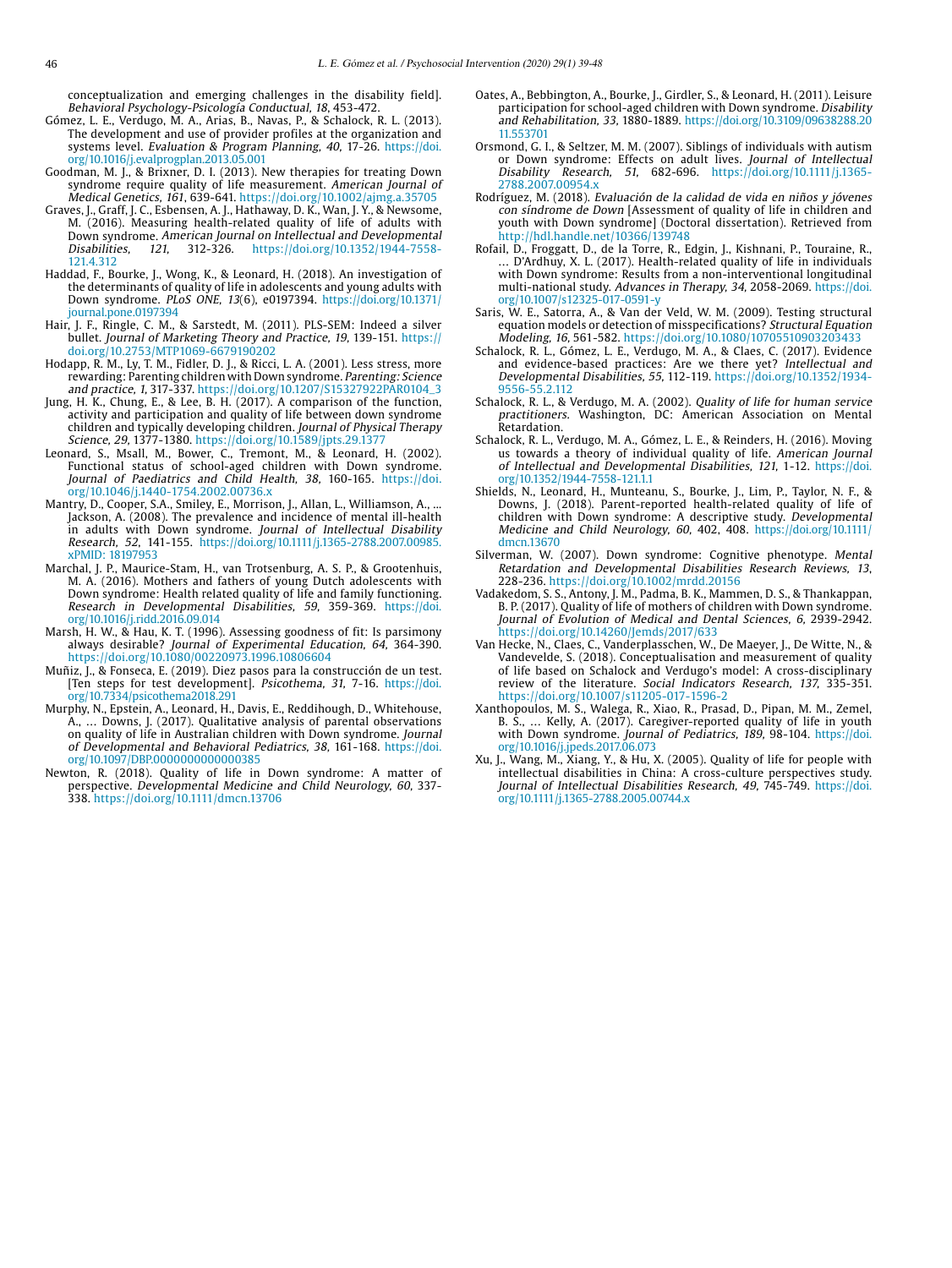# **Appendix A**

# New Items Included in the KidsLife-Down Scale

| Social inclusion                                                                                                                                                                                                                                                                                                                                                                                                                                                                                                                                                                                                                                                                                           | Self-determination                                                                                                                                                                                                                                                                                                                                                                                                                                                                                                                                                                   |
|------------------------------------------------------------------------------------------------------------------------------------------------------------------------------------------------------------------------------------------------------------------------------------------------------------------------------------------------------------------------------------------------------------------------------------------------------------------------------------------------------------------------------------------------------------------------------------------------------------------------------------------------------------------------------------------------------------|--------------------------------------------------------------------------------------------------------------------------------------------------------------------------------------------------------------------------------------------------------------------------------------------------------------------------------------------------------------------------------------------------------------------------------------------------------------------------------------------------------------------------------------------------------------------------------------|
| 3. People outside his/her support environment interact with him/her<br>6. He/she participates in social activities outside the place where he/she<br>receives services or support.<br>9. He/she participates in leisure and cultural activities in community settings                                                                                                                                                                                                                                                                                                                                                                                                                                      | 16. He/she chooses the clothes he/she wants to wear<br>17. He/she decorates his/her room to his/her liking (e.g., posters, pictures,<br>bedding, layout of furniture and objects).<br>18. He/she has a daily program of activities and support suitable to his/her<br>preferences.<br>20. The decision to carry out an action is carefully considered if he/she finds it<br>unpleasant (e.g., personal care, therapeutic and training activities).<br>22. His/her own goals and preferences are taken into account in his/her<br>individual plan.                                    |
| <b>Emotional wellbeing</b>                                                                                                                                                                                                                                                                                                                                                                                                                                                                                                                                                                                                                                                                                 | Physical wellbeing                                                                                                                                                                                                                                                                                                                                                                                                                                                                                                                                                                   |
| 25. He/she has a personal file that all staff are aware of and follow and which<br>indicates the things that he/she likes, that he/she finds reassuring, that he/she<br>does not like, and his/her reactions.<br>26. He/she seems content (e.g., happy, active)<br>28. He/she enjoys his/her daily activities                                                                                                                                                                                                                                                                                                                                                                                              | 38. His/her diet is adapted to his/her characteristics and needs<br>42. He/she has access to rehabilitation or physical activity services for his/her<br>health care (e.g. physiotherapist, sports).<br>46. People who provide him/her with support have specific training regarding<br>his/her specific health issues.                                                                                                                                                                                                                                                              |
| Material wellbeing                                                                                                                                                                                                                                                                                                                                                                                                                                                                                                                                                                                                                                                                                         | Rights                                                                                                                                                                                                                                                                                                                                                                                                                                                                                                                                                                               |
| 51. His/her material personal belongings are replaced or repaired when they<br>get damaged.<br>58. Specific measures are taken to adapt the environment in which he/<br>she lives to his/her capabilities and limitations (i.e., sensory, intellectual,<br>behavioral, physical).<br>59. His/her school is adapted to his/her physical, sensory, and intellectual<br>characteristics.                                                                                                                                                                                                                                                                                                                      | 64. His/her privacy is respected (e.g., knocking before entering, during<br>personal care and hygiene, during intimacy and sexual relations).<br>71. He/she has access to specific programs that provide information about his/<br>her rights.                                                                                                                                                                                                                                                                                                                                       |
| Personal development                                                                                                                                                                                                                                                                                                                                                                                                                                                                                                                                                                                                                                                                                       | Interpersonal relationships                                                                                                                                                                                                                                                                                                                                                                                                                                                                                                                                                          |
| 74. He/she gets support and individualized attention (e.g., during personal<br>care, meals, activities, therapies, stimulation).<br>75. People who provide him/her with support receive training on appropriate<br>teaching methods for him/her.<br>76. People who provide him/her with support have data on his/her potential<br>development in different areas (e.g., social, emotional, motor, cognitive).<br>79. Stimulation of his/her development is carried out respecting his/her<br>rhythms and preferences.<br>81. He/she has opportunities to engage in activities independently<br>82. He/she has a program of activities he/she enjoys and that contribute to<br>his/her personal enrichment. | 85. When he/she meets new people, staff provide information about his/her<br>interactive style.<br>86. He/she initiates interactions by means of gestures, sounds, symbols, or<br>words.<br>88. Specific measures are taken so that his/her family participates in daily<br>activities if both parties wish to do so (e.g. trips, contests, parties and<br>celebrations, elaborating activity plans or training).<br>90. Activities or supports are planned to allow social interaction<br>95. People who provide him/her with support know how to help him/her<br>relate to others. |